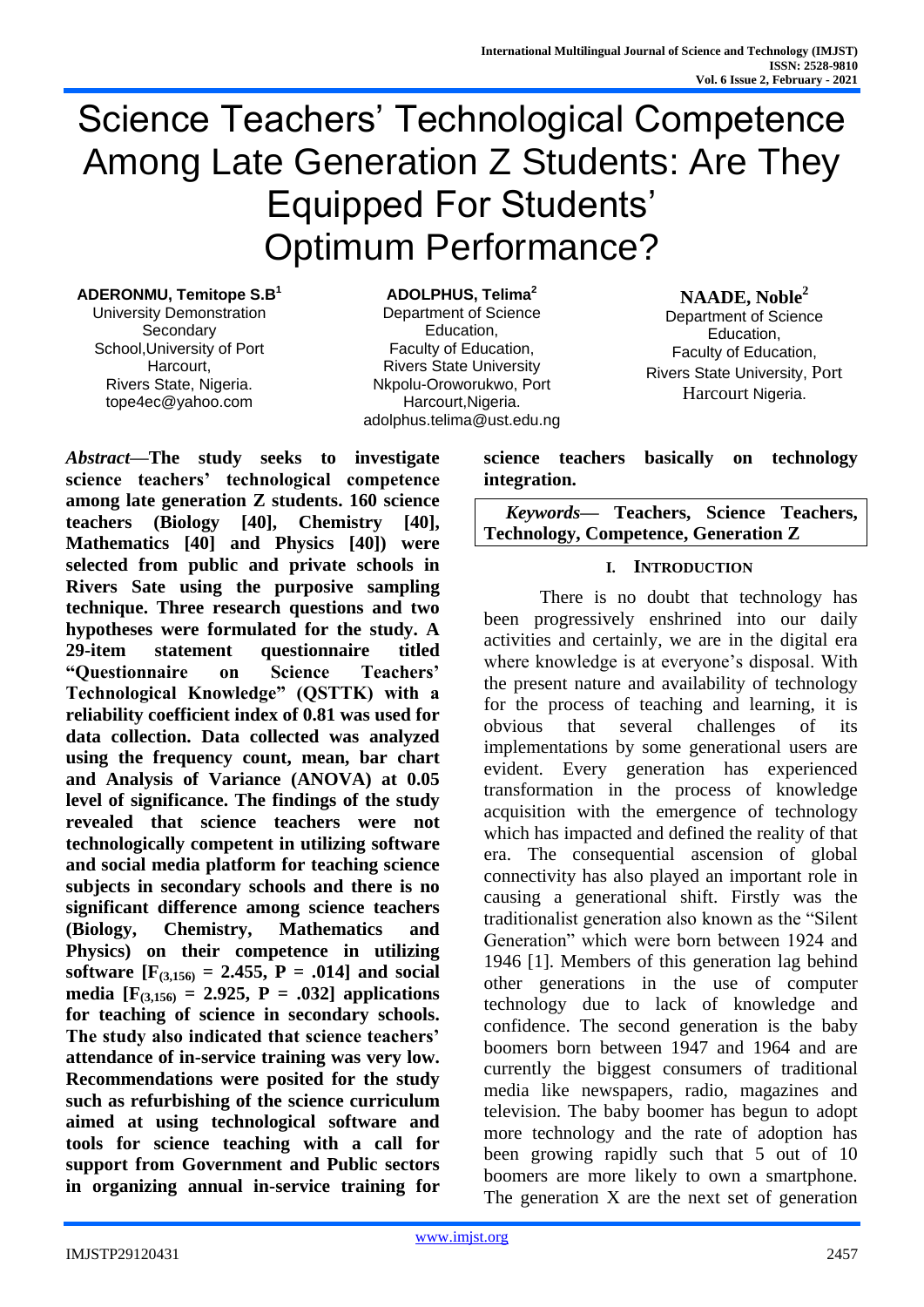born between 1965 and 1979. They are digital savvy, though still listen to radio, read newspapers and magazines and watch TV. [2] commented that Generation X members were adults by the time smartphones came into play, though they still find time to adopt to the use of tech devices. The fourth generation is the generation Y also known as the Millennials or Net Generation and are born between 1980 and 1994. This generation is extremely comfortable with tech devices, they use the internet often having various social media account.

Today's generation of students in our science classroom in secondary schools are not the same as the previous generations. These minds are born into an era that is saturated with all types of sophisticated technological devices which makes information readily accessible and easily distributed from one end of the globe to another, they are called the GENERATION Z [3]. Gen Z is the newest generation to be named and were born between 1995 and 2015. They are currently between 5-25 years old and they are prevalent in our secondary and higher institutions. Most students currently in secondary schools in Nigeria would have been born between 2000 and 2008 and are considered 'late Generation Z'. Most of them grew up operating their parents' phones, tablets, laptops or Personal computers. Having grown up in a hyper-connected world, this set have no memory of the world without surfing the World Wide Web. [4] further categorized the Generation Z into the Generation Z1 born between 1995 and 2000 and the Generation Z2 born after 2005. They also have the Google kids or Generation α which are those born after 2010.

The children born in this generation are those that decline the use of toys rather opt for computers and digital gadgets and instinctively learn how to use them. [5] referred to them as Internet-surfing, iPoding, texting, Googling, Whatsapp, Instagram, Facebooking, IMing, Snapchart, Twitter and extremely tech-savvy generation. An important trait of generation Z is their ability to multitask. They have the extraordinary ability to handle several tasks at once, ability to process information and disseminate information within seconds. They are viewed as the new social media class molded by the generation Y but have surpass them due to the extent of there been social and globally connected [3]. Despite the omnipresence of technology in the lives of the generation Z, [6] reiterated that there has been decrease in their attention span, which also affects their cognitive processing of information.

[7] also commented that students' of the generation Z are easily distracted by social media, smartphones, e-mail and associated usage of new technologies. [1] noted that generation Z learners do not effectively assimilate when taught with the traditional or lecture method devoid of blended instructional strategies. These generational shifts in attitude, behavior and communication are becoming pervasive in our schools, reaching all the way into the classroom. The education system should also align to this paradigm shift by deliberately readjusting to the technological developments in order to prepare quality citizens for the technological age. [8] stated that;

> *"The generational divide between teachers and students, combined with the need to develop core competencies like digital competence and the use of technologies to address the new learning needs of a changing generation raise questions about the preparation of current teachers for leading the teaching-learning processes that Generation Z students will use."(p. 12).*

One major challenge in science teaching in secondary schools recently is how to provide scientific lesson through a digital platform having all components that will enhance the performance of generation z students. A study carried out by Federation of Trade Unions in Education (FSLI) in Romania in 2011 cited by [7] revealed that apart from teachers complain of payment, it was more baffling that teachers want to leave the profession due to the difficulty of "cohabitation" with the present generation of learners who are little understood by the teachers. Over the past two decades which typified the age range of the generation z, supporting technological integration in science teaching in secondary schools has turned out to be the crucial agenda of discuss in science education [9]. Critically, the proliferation of modern technology in all aspects of our everyday life has consequently increased the need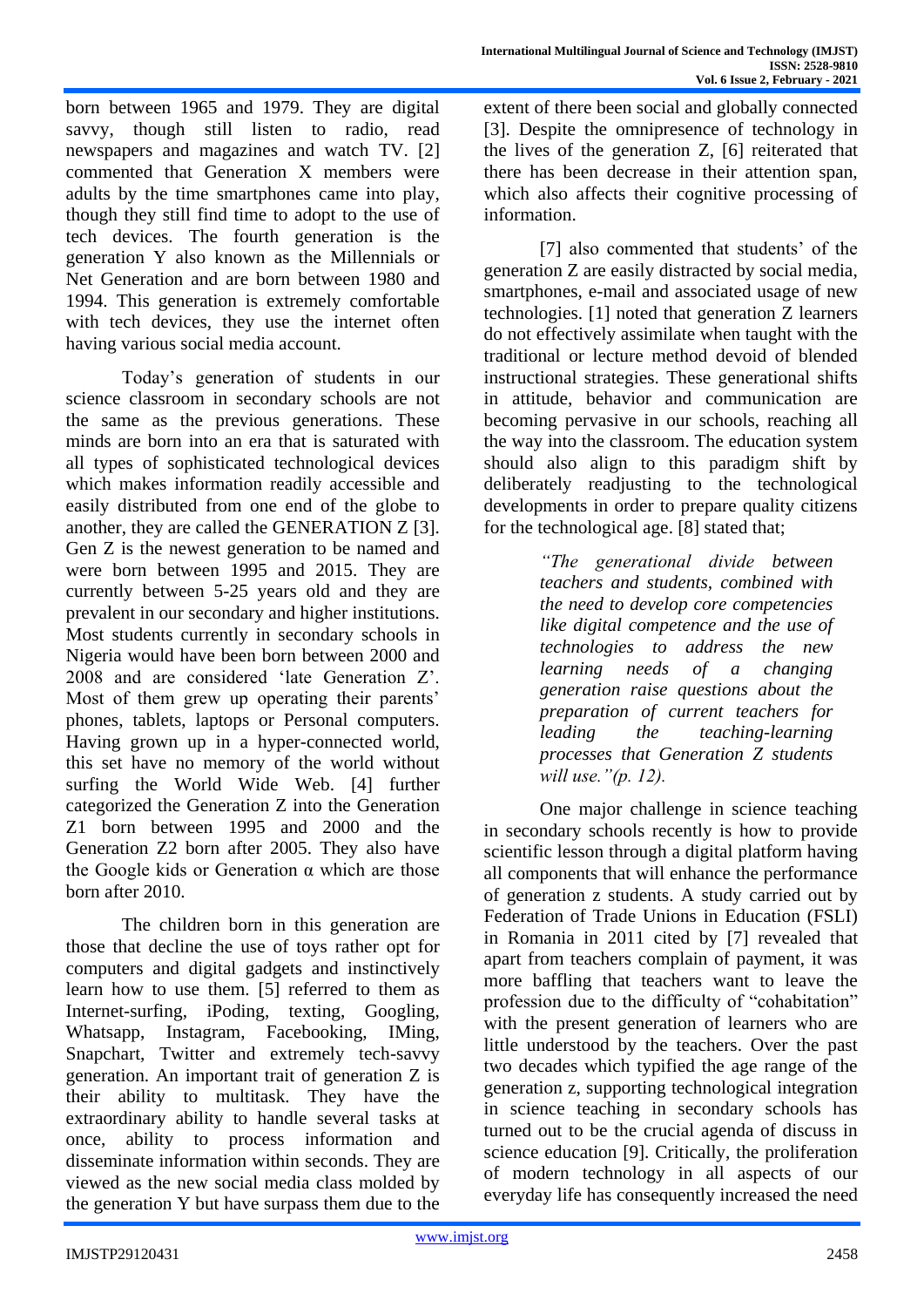for teachers to use these technological devices for science teaching. Technological integration in science teaching enables demystification of the abstract nature of science and enhances visualizations and simplicity of various scientific concepts and principles that are inherent in nature thereby creating a technological rich learning environment [10]. Technology integration in science teaching and learning process offer the opportunity for science teachers to surmount difficult concepts and experiment that might be time consuming, very expensive or even dangerous to conduct.

Technological knowledge is the understanding of how technology tools, resources and devices fit into the process of teaching and learning. It is also seen as the ability and capacity of a teacher in using technological components (hardware and software) for instructional purpose. Technological knowledge is the mastery of technology in which educators can confidently plan and use a particular technology in and out of the classroom for instructional purpose. [11] presented three levels of technology competencies for teachers.

- Level 1 (Technology Literacy): Understanding the technologies and integrating technological competencies in the curriculum.
- Level 2 (Knowledge Deepening): Use of these competencies in order to add value to society and the economy, and applying this know-ledge to solve complex and real problems.
- Level 3 (Knowledge creation): Production and subsequent leverage of new knowledge.

[12] National Educational Technology Standards and Performance Indicators (United State of America and Canada) for Teachers in 2008 stated that teachers should incorporate modern technology tools and resources to develop students' knowledge, attitude and skills. It was highlighted that teachers should;

i. design or adapt relevant learning experiences that incorporate digital tools and resources to promote student learning and creativity.

- ii. develop technology-enriched learning environments that enable all students to pursue their individual curiosities and become active participants in setting their own educational goals, managing their own learning, and assessing their own progress.
- iii. customize and personalize learning activities to address students' diverse learning styles, working strategies, and abilities using digital tools and resources.
- iv. provide students with multiple and varied formative and summative assessments aligned with content and technology standards and use resulting data to inform learning and teaching

It is imperative that science teachers know how to integrate technology into science classrooms in other to promote meaningful learning of science. [13] asserted that there are two important broad areas of knowledge required of science teachers for technology integration. The first is that science teachers need to identify and develop technologies into tools essential for meaningful science learning. Secondly, acquiring technological knowledge that are curriculum based with dual purpose – for teachers and students. Integration of technology into the curriculum can provide both teachers and learners access to up-to-date primary source material, ways to collaborate with students, teachers and other experts around the world, opportunities for expressing understanding via multimedia and learning that is relevant and assessment that is authentic. Using technology effectively in the classroom may be best accomplished by science teachers who tend to be proactive and move one step ahead of the generation z learners by adopting emerging technology in their day-to-day activities and adjusting to the demands of the Generation Z. The study therefore focused on science teachers' technological competence among the late Generation Z students.

# **Aim and objective of the study**

The aim of the study was to investigate science teachers' technological competence among the late Generation Z students. Specifically, the objectives of the study are to;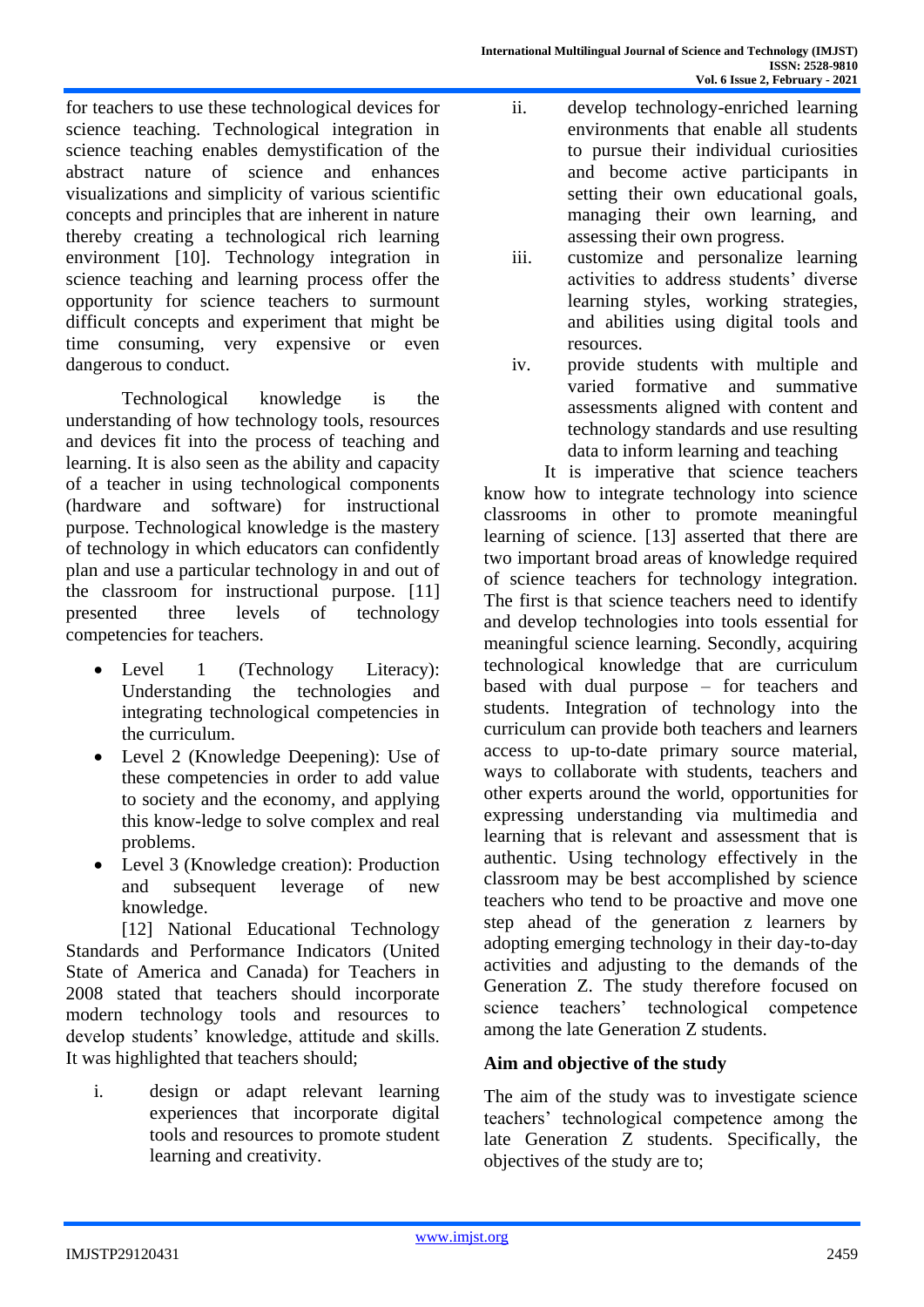- 1. investigate the extent of science teachers' software competence for teaching science in secondary schools.
- 2. determine the extent of science teachers competence in utilizing social media for teaching of science in secondary schools.
- 3. investigate in-service training programmes attended by science teachers in enhancing technological knowledge for the past five years.

#### **Research questions**

- 1. To what extent are science teachers competent in utilizing software applications for teaching of science in secondary schools?
- 2. To what extent are science teachers competent in utilizing social media for teaching of science in secondary schools?
- 3. What are the in-service training programmes attended by science teachers in enhancing technological knowledge for the past five years?

### **Hypothesis**

- $Ho<sub>1</sub>:$  There is no significant difference among science teachers (Biology, Chemistry, Mathematics and Physics) on their competence in utilizing software applications for teaching of science in secondary schools.
- Ho2: There is no significant difference among science teachers (Biology, Chemistry, Mathematics and Physics) on their competence in utilizing social media for teaching of science in secondary schools.

#### **Methodology**

The descriptive survey research design was adopted for the study. The population of the study consisted of all science teachers in public and private secondary schools in Rivers State. A total of two hundred and sixty (160) science teachers  $(Biology = 40, Chemistry = 40, Mathematics = 40)$ and Physics = 40) were selected using the purposive sampling technique. The criteria used for the selection were;

- i. The teacher must have taught for more than 5 years.
- ii. The teacher must be a graduate of one of the science subject.

The instrument used for data collection developed by the researchers was titled "Questionnaire on Science Teachers'<br>Technological Knowledge" (OSTTK). The Technological Knowledge" (QSTTK). The questionnaire consisted of two sections A and B. Section A is basically concerned with demography information of the respondents while section B consisted of 29 item statements that were sub-divided into three categories namely, software knowledge, social media utilization, frequency of in-service training. The software knowledge and social media utilization were built on a 4-point modified Likert scale of Very Competent  $(VC) - 4$  points, Competent  $(C) - 3$ points, Fairly Competent (FC) – 2 points and Not Competent  $(NC) - 1$  point. The frequency of inservice training was based on percentage. The instrument was face and content validated by experts in educational technology and science education in University of Port Harcourt, Rivers State, Nigeria. The research instrument was further subjected to a pilot study and was given to 40 secondary school science teachers that were not used for the main study. A test-retest method was employed to administer the instrument at an interval of one week for the purpose of establishing the reliability of the instrument. Both responses from the respondents were correlated using the Person Product Moment Correlation Statistics and a reliability index of 0.81 was obtained making the instrument 81% reliable. Data that was obtained for the study were analyzed using the frequency count, percentage, mean, bar charts and Analysis of Variance at 0.05 level of significance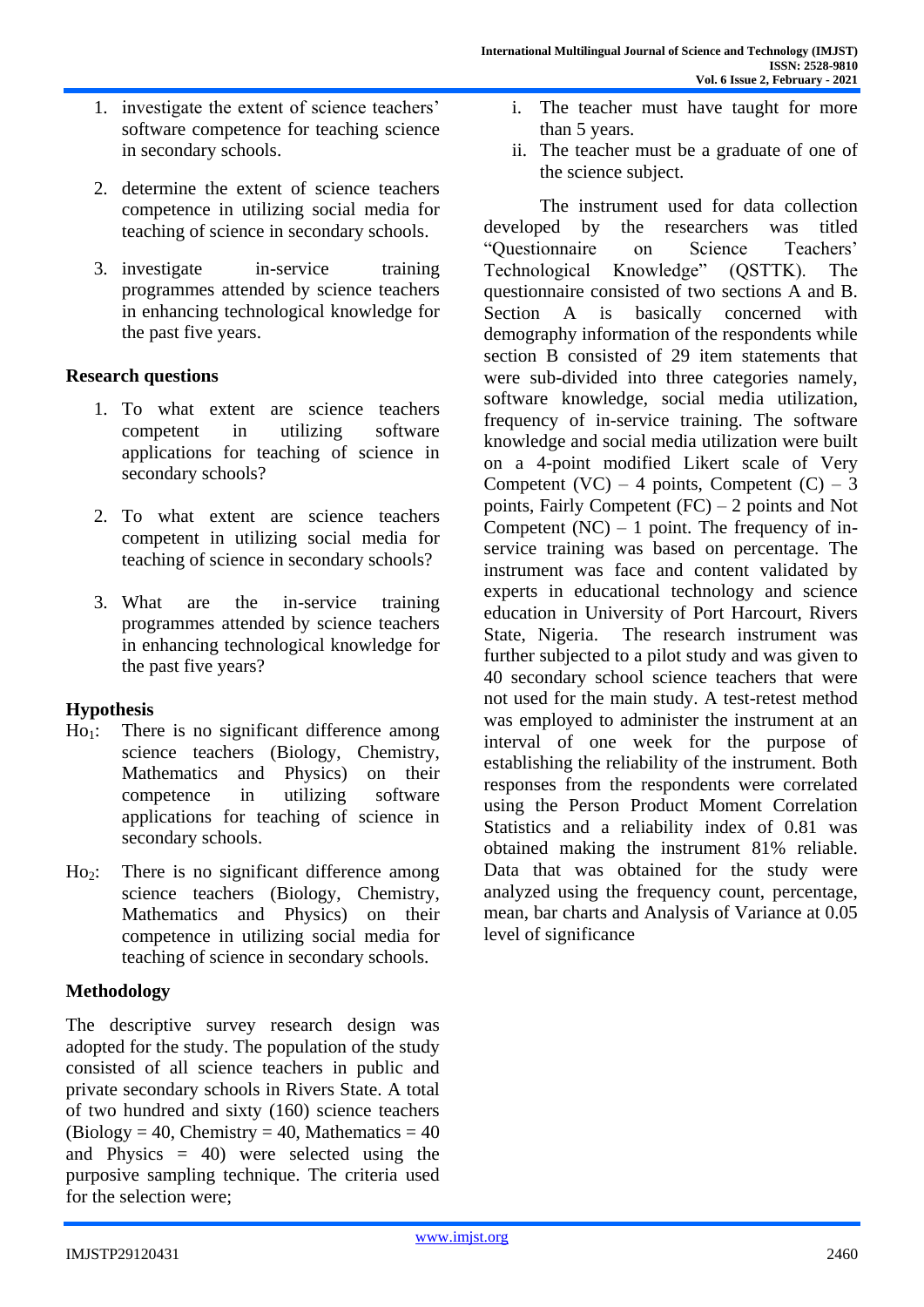### **Result**

**Research Question 1**: To what extent are science teachers' competent in utilizing software applications for teaching of science in secondary schools?

|  | Table 1: Analysis of science teachers' |  |  |
|--|----------------------------------------|--|--|
|  | competence in utilizing software.      |  |  |

| s/n            | <b>Items</b>                          | <b>Biolog</b> | Chemi    | Mathe       | <b>Physic</b> |
|----------------|---------------------------------------|---------------|----------|-------------|---------------|
|                |                                       | y             | stry     | matics      | S             |
|                |                                       | $N = 40$      | $N = 40$ | $N = 40$    | $N = 40$      |
|                |                                       | mean          | mean     | <b>Mean</b> | mean          |
| $\mathbf{1}$   | Word processing                       | 2.35          | 2.59     | 2.73        | 2.36          |
| $\overline{2}$ | Power point                           | 2.05          | 2.11     | 2.14        | 2.57          |
| 3              | Simulations                           | 1.03          | 1.06     | 1.37        | 1.65          |
| 4              | Spread sheet                          | 2.05          | 2.10     | 2.12        | 2.32          |
| 5              | Multimedia                            | 1.08          | 1.11     | 1.86        | 1.06          |
|                | development                           |               |          |             |               |
| 6              | C-mapping tools                       | 1.20          | 1.00     | 1.09        | 1.77          |
| 7              | Creating                              | 1.93          | 1.47     | 1.64        | 1.64          |
|                | graphics                              |               |          |             |               |
| 8              | Webcam                                | 2.21          | 2.34     | 2.42        | 2.65          |
| 9              | Web browsers                          | 2.67          | 2.55     | 2.67        | 2.31          |
| 10             | Moodle                                | 1.01          | 0.94     | 1.30        | 0.82          |
| 11             | <b>PSB</b><br>learning                | 1.22          | 1,05     | 1.09        | 0.97          |
|                | media                                 |               |          |             |               |
| 12             | Web<br>page                           | 0.78          | 0.62     | 0.85        | 1.03          |
|                | development                           |               |          |             |               |
|                | Aggregate mean                        | 1.63          | 1.63     | 1.77        | 1.76          |
|                | decision                              | NC            | NC       | NC          | NC            |
|                | Source: Researchers' Fieldwork, 2019. |               |          |             | $\ast$        |

**NC = Not Competent**

Result presented in Table 1 reveal science teachers' competence in utilizing technological software for the purpose of teaching science in their schools with respect to their teaching subjects. Based on the criterion mean of 2.50, it was shown that Biology, Chemistry and Mathematics teachers are competent using the Web browser, chemistry and Mathematics teachers are competent using the word processing while only Physics teachers shows competence using power point. However, the study indicated that the calculated aggregate mean for Biology teachers is  $[x = 1.63$  (NC)], Chemistry teachers  $\overline{x}$  $= 1.63$  (NC)], Mathematics teachers  $[x = 1.77]$ (NC)] and Physics teachers  $[x = 1.76$  (NC)]. The findings of the study therefore showed that science teachers are not technologically competent in utilizing software for teaching science subjects in secondary schools.

**Hypothesis one:** There is no significant difference among science teachers (Biology, Chemistry, Mathematics and Physics) on their competence in utilizing software applications for teaching of science in secondary schools.

**Table 2: One-way ANOVA analysis of science teachers' response on competence of software application in teaching science.**

| "                        |          |     |        |       |      |
|--------------------------|----------|-----|--------|-------|------|
| Source of                | Sum of   | Df  | Mean   |       | Sig. |
| variation                | Squares  |     | Square |       |      |
| <b>Between</b><br>Groups | 24.969   | 3   | 8.323  | 2.455 | .014 |
| <b>Within Groups</b>     | 2852.975 | 156 | 18.288 |       |      |
| Total                    | 2877.944 | 159 |        |       |      |
|                          | $\sim$   | .   |        |       |      |

Source: Researchers' field work, 2019.

The analyzed data of the One-way ANOVA of Table 2 indicated that  $F_{(3,156)}$  degree of freedom at 0.05 level of significance is  $[F_{(3,156)} = 2.455, P =$ .014]. Since the calculated  $P_{value}$  is less than P =.005, the null hypothesis is retained. This implies that there is no significant difference among science teachers (Biology, Chemistry, Mathematics and Physics) on their competence in utilizing software applications for teaching of science in secondary schools.

**Research Question 2:** To what extent are science teachers competent in utilizing social media for teaching of science in secondary schools?

|  | Table 3: Analysis of science teachers' |  |  |
|--|----------------------------------------|--|--|
|  | competence in utilizing social media.  |  |  |

| s/n            | <b>Items</b>                                                                      | <b>Biology</b><br>$N = 40$ | <b>Chemis</b><br>try | Mathe<br>matics | <b>Physics</b><br>$N = 40$ |
|----------------|-----------------------------------------------------------------------------------|----------------------------|----------------------|-----------------|----------------------------|
|                |                                                                                   | mean                       | $N = 40$             | $N = 40$        | mean                       |
|                |                                                                                   |                            | mean                 | <b>Mean</b>     |                            |
| 1              | Whatsapp                                                                          | 2.72                       | 2.53                 | 2.50            | 2.51                       |
| $\overline{2}$ | Zoom                                                                              | 2.32                       | 2.01                 | 2.11            | 1.96                       |
| 3              | Edmodo                                                                            | 1.71                       | 0.82                 | 1.02            | 1.11                       |
| 4              | Instagram                                                                         | 1.01                       | 1.93                 | 0.85            | 0.82                       |
| 5              | Xanga                                                                             | 1.00                       | 0.83                 | 0.94            | 0.94                       |
| 6              | Facebook                                                                          | 2.14                       | 2.33                 | 2.40            | 2.33                       |
| 7              | <b>Skype</b>                                                                      | 1.76                       | 1.27                 | 1.37            | 1.53                       |
| 8              | Myspace                                                                           | 0.82                       | 0.72                 | 0.86            | 0.65                       |
| 9              | Eskimi chat                                                                       | 0.70                       | 0.77                 | 0.88            | 0.82                       |
| 10             | Twitter                                                                           | 1.20                       | 2.01                 | 0.69            | 1.73                       |
|                | Aggregate mean                                                                    | 1.54                       | 1.52                 | 1.36            | 1.44                       |
|                | decision                                                                          | NC                         | NC                   | NC              | NC                         |
|                | $S_{\text{out}}$ $D_{\text{asymalame}}$ , $E_{\text{a}}$ $A_{\text{turb}}$ , 2010 |                            |                      |                 | $\ast$                     |

Source: Researchers' Fieldwork, 2019. \*

#### **NC = Not Competent**

Table 3 indicated the analysis of science teachers' response based on their subject areas on the utilization of social media for teaching of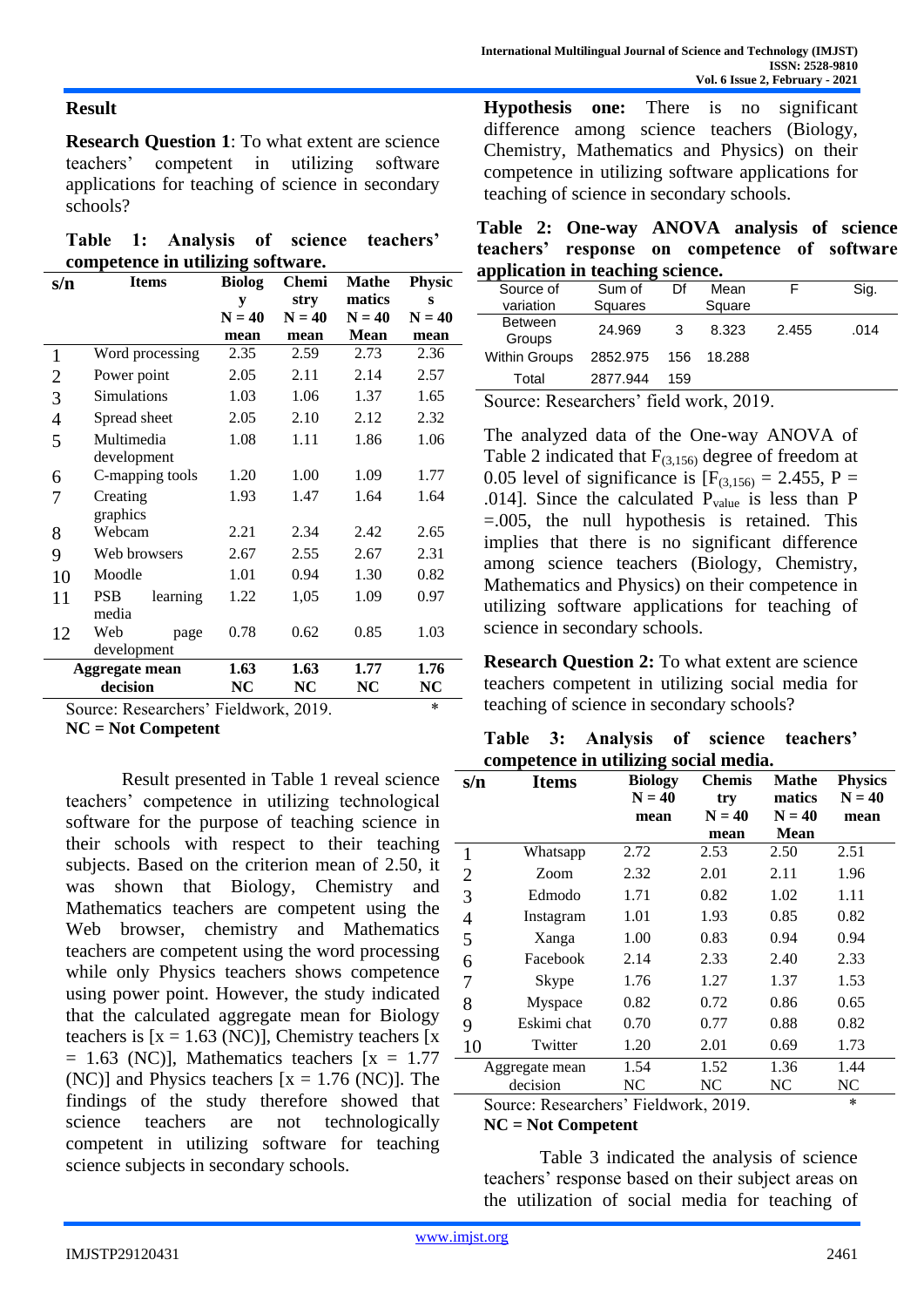science in secondary schools. The calculated aggregate mean and standard deviation for Biology teachers was given as  $[x = 1.54 \text{ (NC)}]$ , Chemistry teachers  $[x = 1.52$  (NC)], Mathematics teachers  $[x = 1.36$  (NC)] and Physics teachers  $[x]$  $= 1.44$  (NC)]. The findings of the study revealed that science teachers do not utilize social media platform for science teaching in their secondary schools except the use of Whatsapp with mean values > 2.50 for all teacher groups

**Hypothesis two:** There is no significant difference among science teachers (Biology, Chemistry, Mathematics and Physics) on their competence in utilizing social media for teaching of science in secondary schools.

**Table 4: One-way ANOVA analysis of science teachers' response on competence of software application in teaching science.**

|                                                        | r                 |     |                |       |  |  |
|--------------------------------------------------------|-------------------|-----|----------------|-------|--|--|
| Source of<br>variation                                 | Sum of<br>Squares | Df  | Mean<br>Square | F     |  |  |
| <b>Between</b><br>Groups                               | 52.669            | 3   | 17.556         | 2.925 |  |  |
| Within<br>Groups                                       | 2852.9775         | 156 | 54.197         |       |  |  |
| Total                                                  | 1707.444          | 159 |                |       |  |  |
| $\mathbf{C}$ overall<br>Descendent field week<br>901 A |                   |     |                |       |  |  |

**Source: Researchers' field work, 2019.**

One-way ANOVA of Table 4 indicates that  $F_{(3,156)}$  degree of freedom at 0.05 level of significance is  $[F_{(3,156)} = 2.925, p = .032]$ . Since the calculated  $p_{value}$  is less than  $p = .05$ , the null hypothesis is retained. The null hypothesis is retained and implies that there is no significant difference among science teachers (Biology, Chemistry, Mathematics and Physics) on their competence in utilizing social media for teaching of science in secondary schools.

**Research Question 3:** What are the in-service training programmes attended by science teachers in enhancing technological knowledge for the past five years?



**Figure 1: Analysis of science teachers' response on in-service training attended for the past 5 years**

Figure 1 showed the type of in-service training attended by science teachers for the past 5 years. The result indicated that 89 (55.6%) attended in-service training on computer appreciation, 14 (8.7%) for programming, 31 (19.4%) on social media, 9 (5.6%) on moodle, 39 (24.4%) on smartboard, 27 (16.9%) on Computer Based Test Development while 19 (11.9%) attended for ICT content development. The finding of the study revealed that science teachers' attendance of in-service training is very low except in computer appreciation.

### **Discussion of findings**

The rate at which modern technology infiltrate the educational world and the exceeding mode of adoption has caused a state at which science teachers are faced with the challenge of teaching a generation that are "Hypertech" or "Wireless". It is therefore imperative that science teachers should be in tune with the modern realities. The study was concerned with investigating science teachers' technological competence among late generation z. The findings of the study showed that science teachers are not technologically competent in utilizing software for teaching science subjects in secondary schools. The findings are in line with the outcome reported by [14] that most science teachers lack the knowledge and skills of using technological software for classroom curriculum delivery in Anambra State, Nigeria. [15] also mentioned that most teachers in Ogun State secondary schools do not have the required competence and ability to use simple soft wares.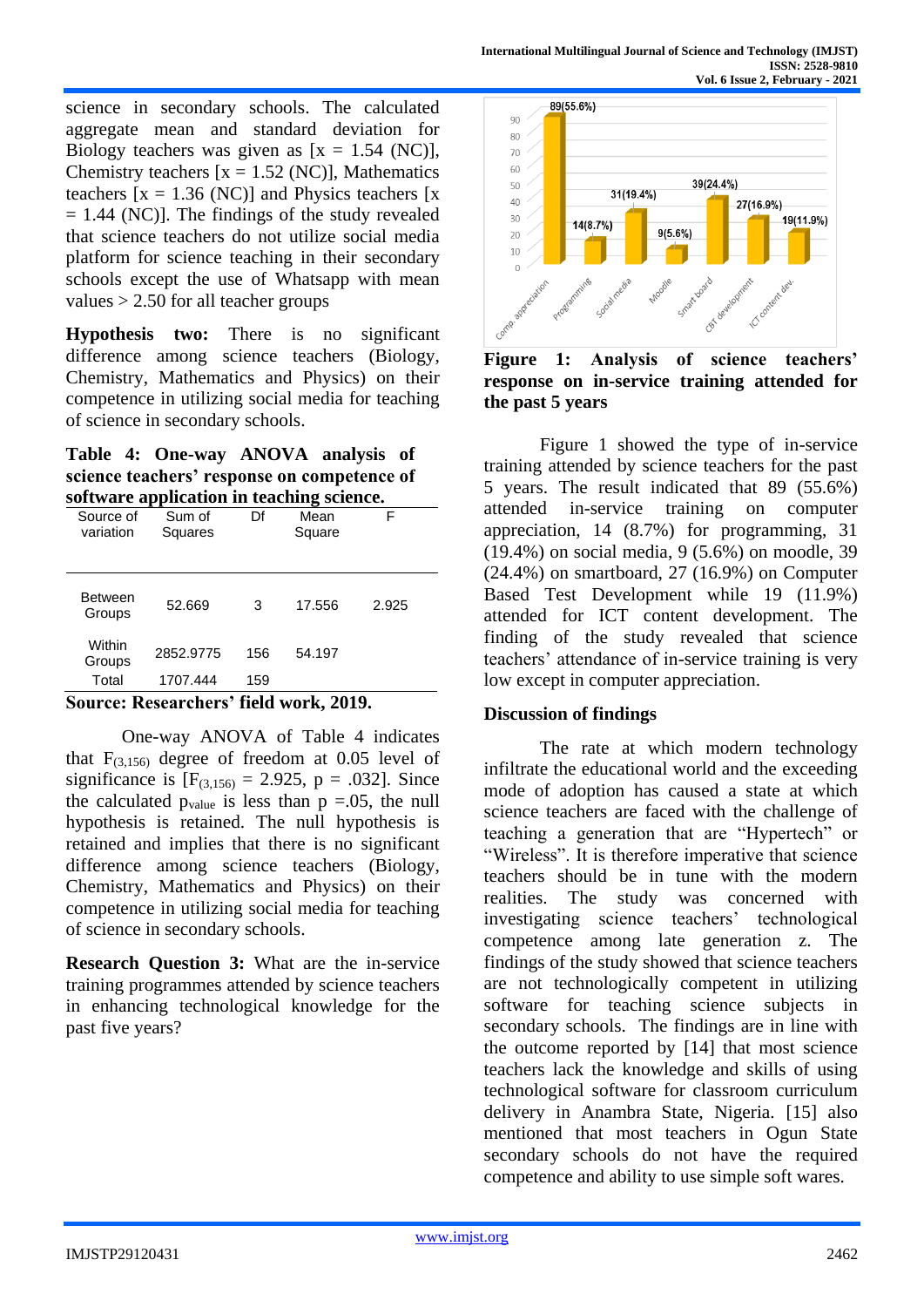The findings of this study revealed that science teachers do not utilize social media platform for science teaching in their secondary schools. [16] explained that social media are internet based channels that provide users the real time interaction with both broad and narrow audience. The importance of social media to the generation Z has adversely conditioned teachers to explore this platform in promoting meaningful learning. [17] noted that lack of knowledge and experience make teachers not to employ the use of social media platform for teaching while [18] posited that teachers did not know how to integrate social media in existing online learning environments. [19] opined that social media use should be encouraged and blended with appropriate instructional strategies to make learning more meaningful to the students. Knowledge should be dynamic and flexible, therefore regular reinforcement is necessary for teachers to be abreast with recent happenings. Findings from the present study also revealed that science teachers' attendance of in-service training for the past five years have been very low. [10] noted that lack of professional training on technology integration is a major constraint in the application of technology for science teaching. [20] asserted that if teachers participate in a longterm in-service training on technology use, it will make them more competent and confident in using the technological tools. Similarly, [21] stressed that teachers participation in technology training and seminars is a function of quality education.

### **Conclusion**

Students' performance in science is very crucial and understanding the unique characteristics of the generation z can help science teachers re-align their methods of teaching. Technology application in education is the order of the day, therefore, science teachers' needs to be conscious of their students learning needs by implementing innovative strategies involving the use of new technologies in science classrooms.

## **Recommendations**

1. There is an exigent need for the secondary schools science curriculum to be refurbished so as to deliberately accommodate new educational technologies, software and tools as channels for content delivery.

2. Government at the Federal, State and Local levels including the private sectors should regularly support in-service science teachers training on the use of technology in order to gain sufficient technological knowledge and competence.

#### **References**

- [1] Elizelle, C. J. (2017). The challenge of teaching generation. *International Journal of Social Sciences,* 3(1), 188-198.
- [2] Schnitzer, K & Fabiano, J. (2019). These are the main Generation X characteristics you see in the workplace. Retrieved from *[www.theladders.com/career-advice/](http://www.theladders.com/career-advice/)*
- [3] Rothman, D. (2016). A Tsunami of learners called Generation Z. Retrieved from *[http://www.mdle.net/Journal/A\\_Tsunami\\_of\\_Learne](http://www.mdle.net/Journal/A_Tsunami_of_Learners_Called_Generation_Z.pdf) [rs\\_Called\\_Generation\\_Z.pdf](http://www.mdle.net/Journal/A_Tsunami_of_Learners_Called_Generation_Z.pdf)*
- [4] Grail Research (2011). Consumers of tomorrow insights and observations about Generation Z. retrieved from *[\(http://goo.gl/7qYuWt\)](http://goo.gl/7qYuWt)*
- [5] Nevid*,* J. S., Rathus, S. A., & Greene, B. (*2011*). *Abnormal psychology in a changing world.* (8th ed.) Upper Saddle River, NJ: Prentice-Hall.
- [6] Sparks & Honey (2014) They are mature and in meet generation z. Retrieved from *[http://www.slideshare.net/sparksandhoney/generati](http://www.slideshare.net/sparksandhoney/generation-z-final-june-17/8-) [on-z-final-june-17/8-](http://www.slideshare.net/sparksandhoney/generation-z-final-june-17/8-)*
- [7] Duse, C.S & Duse, D (2016). The Teacher of the [6]Generation Z. *Education World*. 7<sup>th</sup> International conference. Pitesti.
- [8] Fernández-Cruz, F & Fernández-Díaz, M.J (2016). Generation Z's Teachers and their Digital Skills. *Media Education Journal.* 25(4), 97-105.
- [9] İşman, A., Yaratan, H. & Caner, H. (2007). How technology is integrated into science education in a developing country: North Cyprus case. *Turkish Online Journal of Educational Technology,* 6(3), 54-60.
- [10] Mumuni, A.A & Aderonmu, T.S.B (2017). Integration of mobile technology for science teaching in Port Harcourt metropolis. *Reiko International Journal of Science and Technology Research*. 8(1), 17-30.
- [11] United Nations Educational, Scientific and Cultural Organization (2011). UNESCO ICT Competency